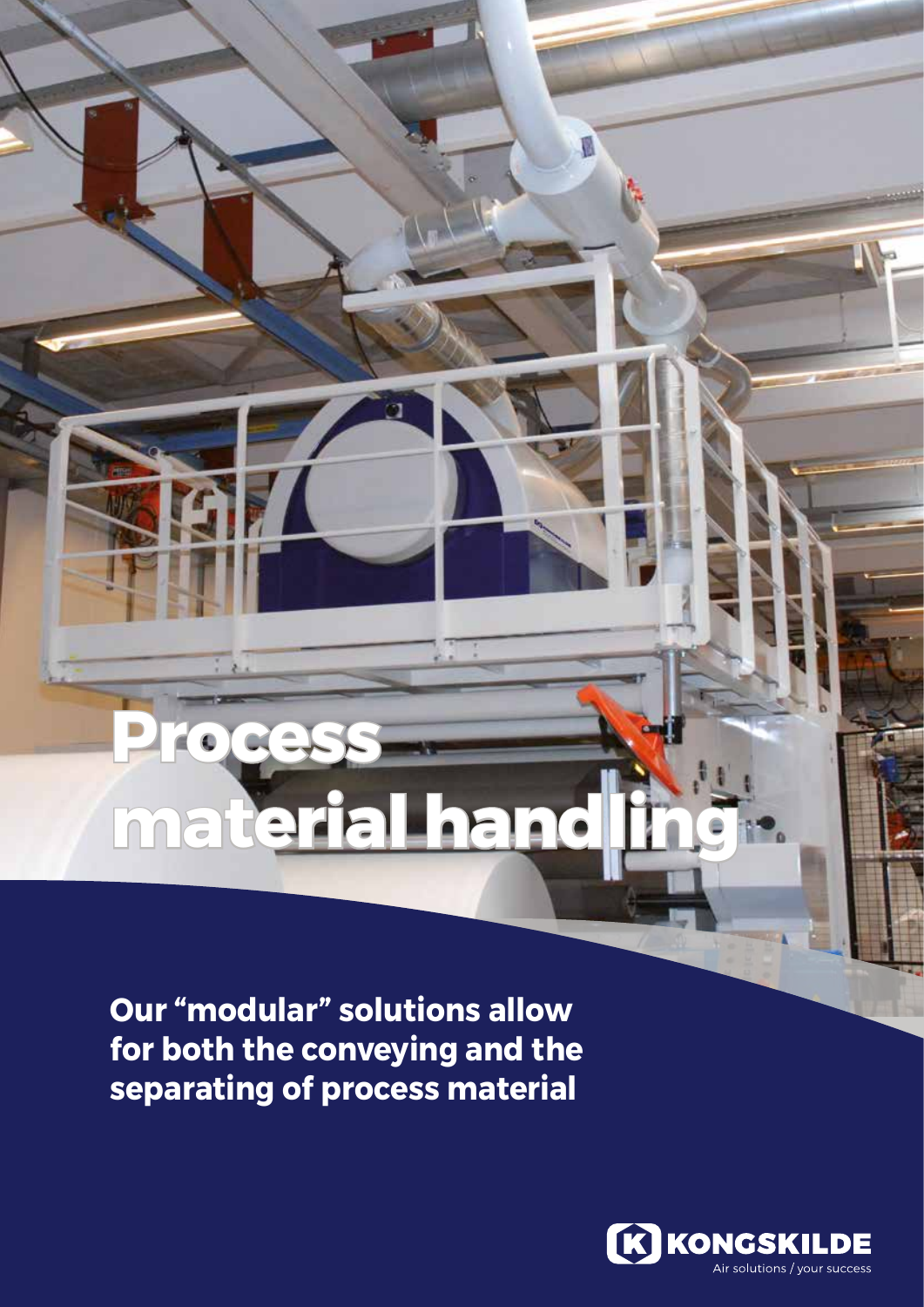## **Specialists in the paper, plastics and packaging industry**

Kongskilde specializes in the conveying, compaction and cleaning of process waste within the paper, plastics and packaging industries, thus giving your company direct access to trade-oriented know-how on process material handling.



Recycling of granular plastic rejects

Plastic waste processed into flakes

Finished plastic items. Both approved items and rejects for recycling

Sprues, top and tails for recycling

### **Pneumatic conveying**

For over 60 years Kongskilde has been at the forefront of materials handling using high pressure blowers. These systems are now common place in many factories around the World to convey granules, pellets, flakes and other moulded items in an efficient manner.

The conveying of these materials can be done using either a positive or negative pressure systems depending on the client's requirements. Using Kongskilde's unique standard modular components these systems can be built quickly, are easily modified if necessary and the capacity can be increased at a later date by changing a few components making them an extremely versatile way to convey material.

### **De-dusting**

With today's environmental challenges and the price of plastic raw material it is essential to recycle as much plastic as possible.

The Kongskilde Industrial Aspirator (KIA) has become a bench mark in PET bottle re-processing with many companies worldwide using it as their preferred method of removing label fragments after initial size reduction.

Kongskilde's patented AirWash is the only plastics de-dusting system in today's market place that can convey and clean simultaneously.

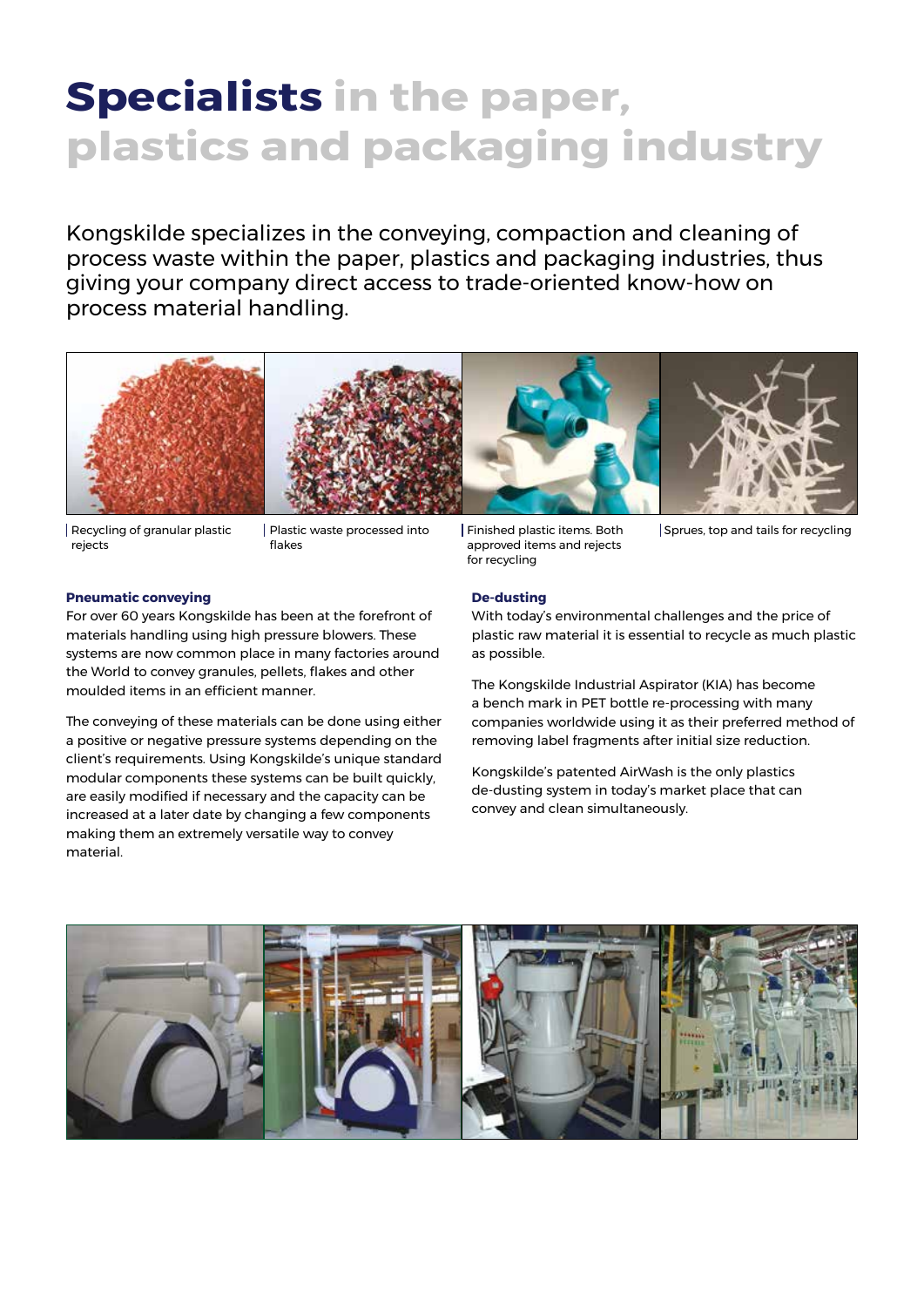

Continous trim from the cutting of paper and film rolls.



Trim cut from paper and film production machines





Off-cuts from the production of tissue products

Off-cuts from clean- cutting in the graphic industry

### **Trim handling**

Kongskilde waste extraction systems can handle trims from film and foil production machines (cast lines) and converting machines (slitters/re-winders).

The Kongskilde MultiAir high pressure blower is the 'heart' of many of these systems which produces the air volume and pressure required to convey the material. The MultiAir is able to convey the material over long distances and at high capacity depending on the client's requirements.

### **Off-cuts and skeleton handling**

Kongskilde's off-cut handling systems offer efficient solutions to meet the demands of high speed production in today's print industry.

Kongskilde can offer single waste extraction systems to fully automated centralised systems. All our systems are designed specifically for each client's needs and with our broad range of modular components we are able to offer each client the most cost effective solution for their process.

Kongskilde's MultiDicer has been designed specifically for dealing with die cut waste. The MultiDicer downsizes the cardboard (carton board) skeleton waste released from a die cutter, which would normally be difficult to handle in a conveying system.